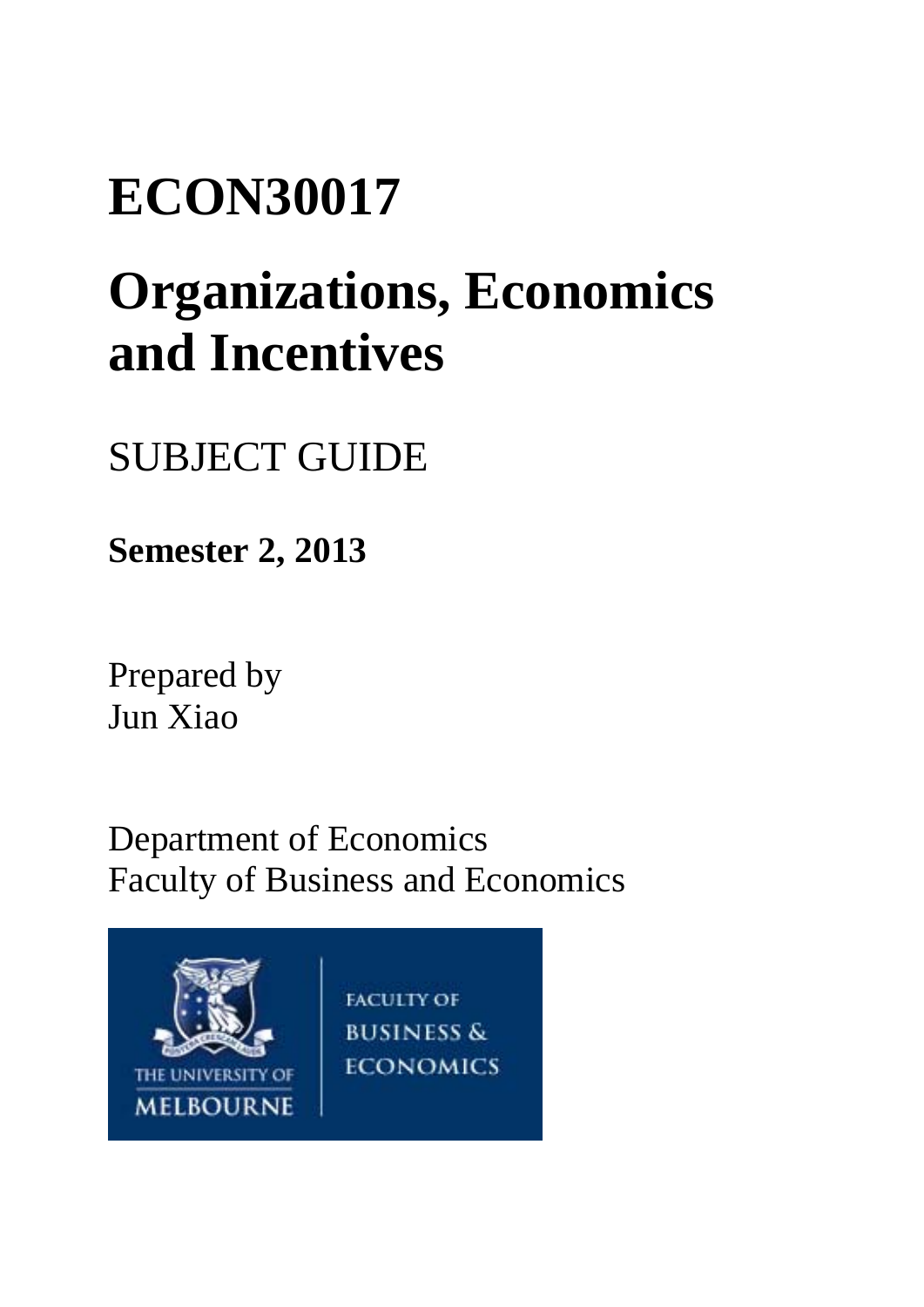#### **Course coordinator/lecturer/tutor**

Jun Xiao Room 531, FBE Building Email: jun.xiao@unimelb.edu.au. Please include ECON30017 in the subject of your email.

#### **Email Protocol**

Please note that we are only able to respond to student emails coming from a University email address. Please do not use personal email addresses such as Yahoo, Hotmail or even business email addresses. Emails from non-University email addresses may be filtered by the University's spam filter, which means that we may not receive your email. All correspondence relating to this subject will only be sent to your University email address. Note that you must first activate your University email address before you can send or receive emails at that address. You can activate your email account at this link: http://accounts.unimelb.edu.au/.

#### **Subject Overview**

This subject is an introduction to the field of contract theory – it is about organizations and incentives. Why, how and when do we need to provide incentives? And why do organizations exist in the first place? What kind of incentives should be provided to agents (individuals or organizations) who may have private information, take hidden actions and attempt to manipulate others? In other words, what are the solutions to the moral hazard and adverse selection problems? Why property rights are important? What determines the boundaries and structure of firms? This subject will introduce main theoretical models as well as several key applications related to the above questions. Students will also be expected to apply the theories and principles to some real life applications.

# **Lecture and Tutorial Times**

#### *Lectures*

Monday 12pm - 1pm, Medical-Frederic Wood Jones Theatre Thursday 1pm - 2pm, MSLE-Lower Theatre

#### *Tutorials*

A one-hour tutorial once each week, beginning in the second week of the semester: Thursday 2:15pm - 3:15pm, Old Quad-G11B (Cussonia Court Room 2)

#### *Office hours*

Monday 4pm-5pm, Room 531, FBE Building

# **Prerequisites**

Econ30010 Microeconomics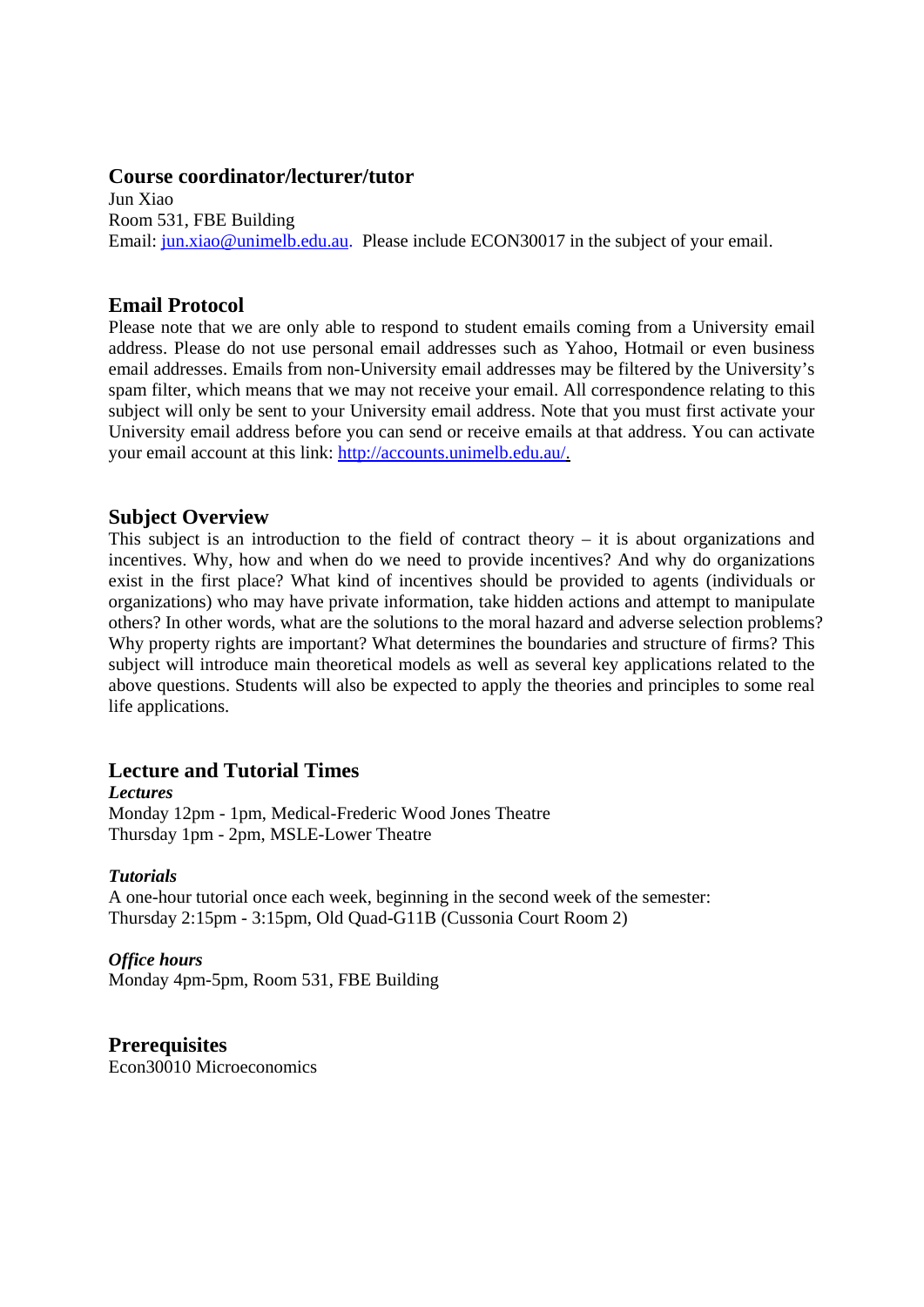This subject is best suited for someone with an interest in Economic Theory (particularly contract theory and similar fields) and its applications and/or someone who is planning to pursue Honour degree in the future.

#### *Basic math methods:*

- functions, including exponents
- derivatives, second derivatives, partial derivatives, product rule and chain rule
- unconstrained optimization of the function of one and several variables (how to find max and min)
- constrained optimization of the function of one and several variables  $=$  how to find max and min if there are some constraints (Lagrange's method) – I will assume that you do NOT have working knowledge of Lagrangian and explain how to use it.
- system of simultaneous equations
- quadratic equations
- probability theory (expectation, variance)

If you need to review some of the above, please use any material from your previous classes.

# **Textbooks**

There is no one particular textbook that suits all topics. Reading will be provided on LMS or distributed in class. The interested students may want to consult some of the following books:

- 1. Paul Milgrom and John Roberts. *Economics, Organization and Management,* Prentice Hall, 1992
- 2. Donald E. Campbell. *Incentives: Motivation and the Economics of Information,*  Cambridge (2nd edition), 2006
- 3. Ines Macho-Stadler and J. David Perez-Castrillo. *An introduction to the Economics of Information*, Oxford (2nd edition), 2001
- 4. Patrick Bolton and Mathias Dewatripont. *Contract Theory,* The MIT Press, 2005
- 5. Hart, O. *Firms, Contracts and Financial Structure,* Oxford University Press, 1995
- 6. Roberts, J. *The Modern Firm: Organizational Design for Performance and Growth,*  Oxford University Press, 2007
- 7. Salanie, B. *The Economics of Contracts: A Primer,* The MIT Press, 1997
- 8. Jean-Jacques Laffont and David Martimort. *The Theory of Incentives: The Principal-Agent Model,* Princeton University Press, 2001

#### **Assessment Overview**

The assessment will cover the material presented in lectures, tutorials, home assignments and the required readings.

The assessment will comprise:

- 2-hour end-of-semester examination (80%)
- 5 home assignments (contribute 20% see below).

Note that the main reason to do the assignments is not to get a good mark (it contributes only 20%, which is not that much), but prepare you for the exam.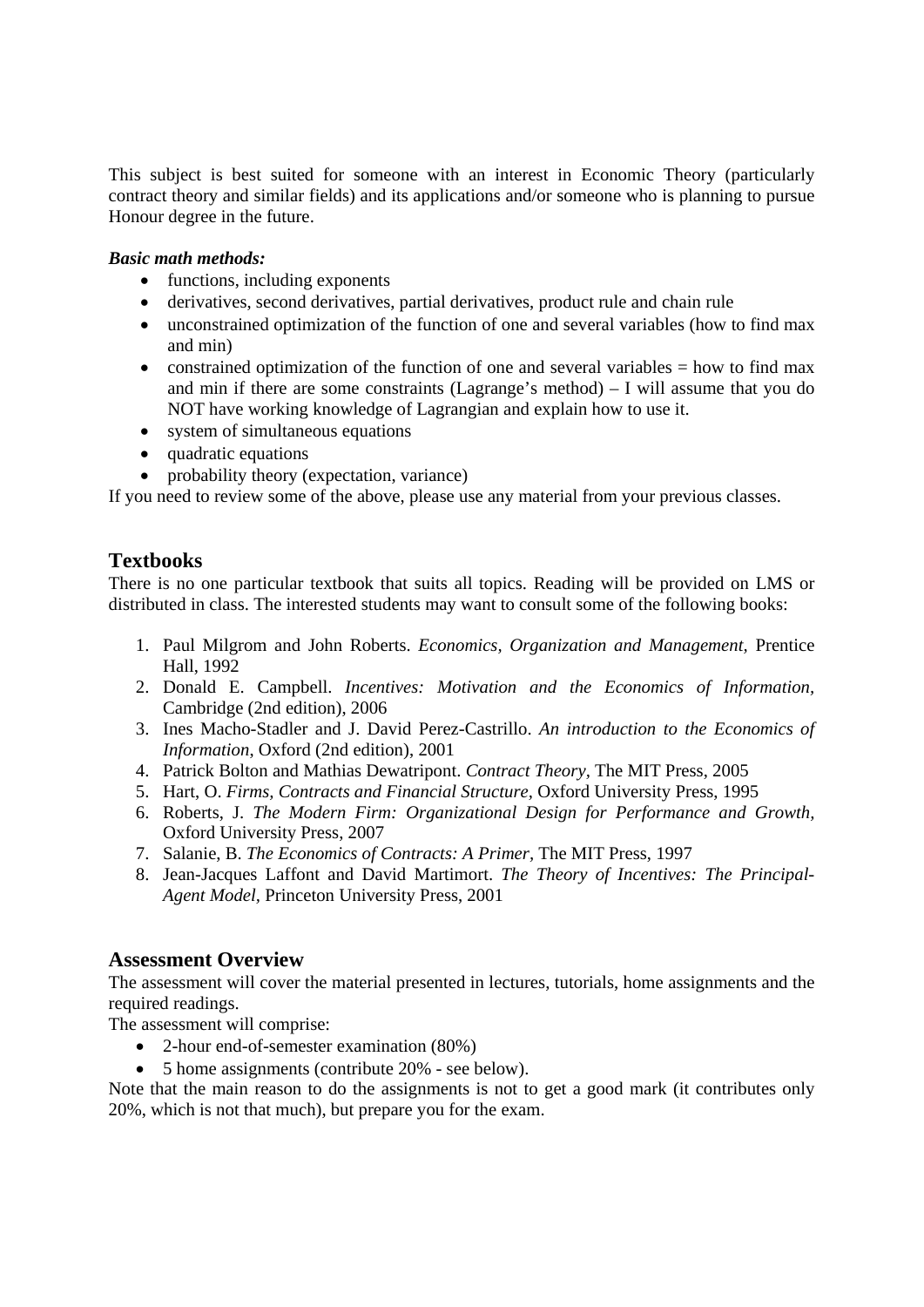#### **Assignments**

*One is not likely to achieve understanding from the explanation of another. Understanding is achieved by solving problems (Michael Wetzstein).* 

There will be 5 home assignments:

- 4 best marks will contribute 20% to the final mark. That means that you can skip one assignment due to illness, some act of god or just plain laziness without any penalty.
- Each assignment will be marked out of 20 points. Late submissions will incur **penalty of 5 points for each extra day**.

You are encouraged to work together in groups on home assignments, but you have to write down your solution by yourself. If you need help with your assignment you are welcome to submit your questions to me through emails or just to talk to me in person. Solutions to the assignments and marks will be posted on LMS.

### **Tutorials**

are essential for the subject. The purpose of the tutorials is for you to practice solving problems with the guidance of the tutor. Tutorial problems are very similar to the exam and assignment problems, so working through them in tutorials will help you with the assignments and the exam.

The tutorial problems will be posted on LMS the week before and the solutions will be posted at the end of the week. You are not required to solve the tutorial problems before each tutorial, but attempting it will improve your understanding dramatically. Your tutorials should be done medium (medium-rare is acceptable, rare is not advisable, and well-done will make you bored to death...)

If you come to the tutorials unprepared, most of the time you will not be able to understand the solution - so don't waste your time in such a manner! Sometimes tutorials will cover new/ complimentary material - in that case no prior knowledge/preparation is expected - you will work out the solution together with your tutor.

You should not expect to be able to solve the problems easily – that would require some practice on your part. Only after you worked on the material from the lectures, reading, tutorial and home assignments, you should be able to solve the problems with confidence.

# **LMS**

On the homepage you will find

- Subject syllabus and reading guide
- Lecture slides, lecture audio
- Tutorial problems and solutions
- Assignments with solutions and marks
- Exam preparation, including previous exams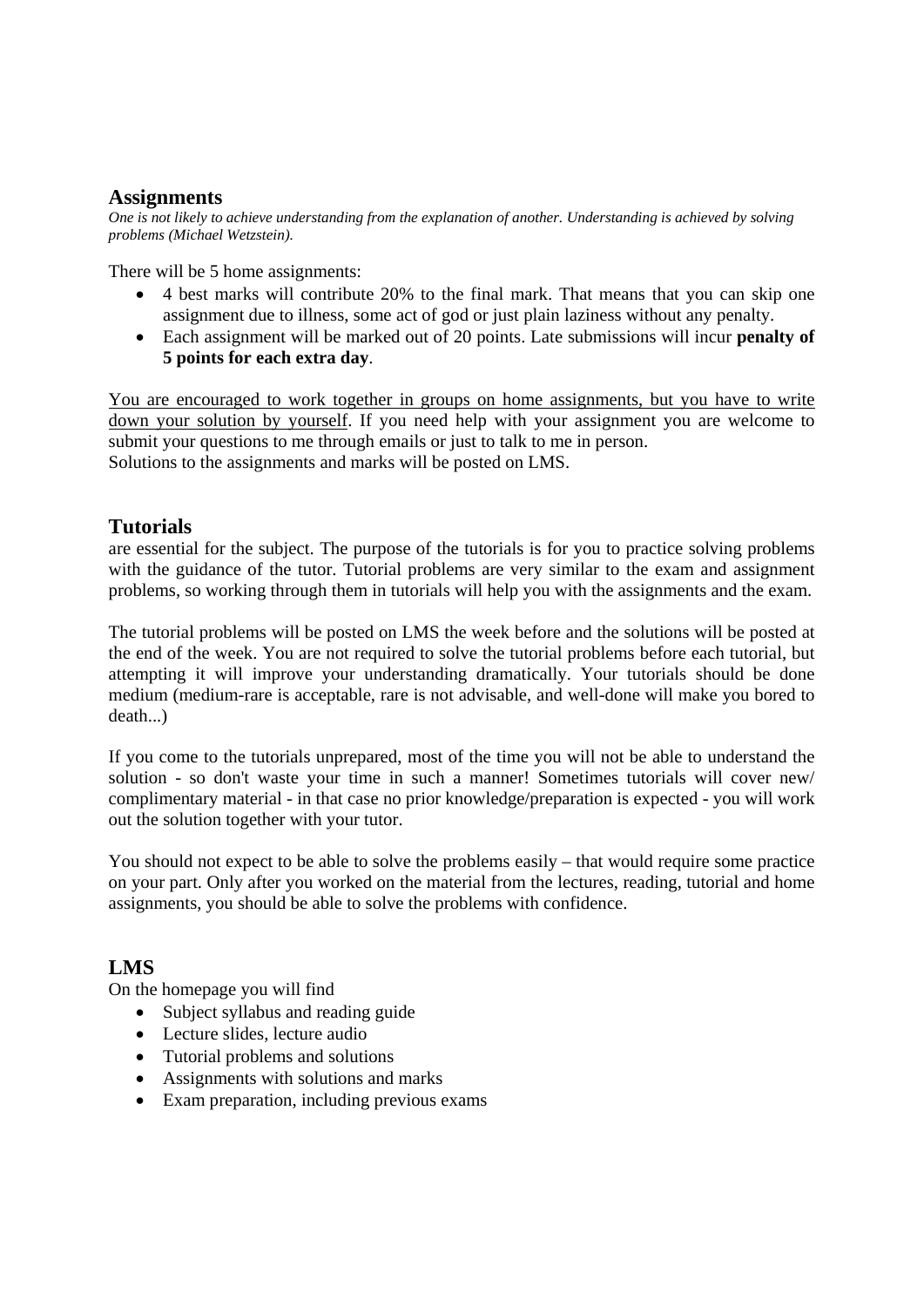# **Topics to be covered (tentative, subject to students' interests and background)**

1. Market and Efficiency

Case studies, general equilibrium, the First Welfare Theorem, the value maximization principle, the Coase Theorem, market failures.

2. Coordination and Management

Motivation and employment moral hazard, with multitasking, with several agents, relative performance evaluation, tournaments, competition among agents, supervision and collusion, rent-seeking.

- 3. Boundaries of the Firm Bounded rationality, incomplete contracts, hold-up problem.
- 4. Subject Review and Exam Preparation

# **OTHER INFORMATION**

#### *Exam Policy*

The Faculty requires that you are available for the entire examination period. Supplementary exams will not be provided in cases of absence during the examination period, unless the absence is due to serious illness or other serious circumstances. See the Special Consideration web site for more information: http://fbe.unimelb.edu.au/csc/assistance/special\_consideration

# *Special Consideration*

Students who have been significantly affected by illness or other serious circumstances during the semester may be eligible to apply for Special Consideration.

The following website contains detailed information relating to who can apply for Special Consideration and the process for making an application:

http://fbe.unimelb.edu.au/csc/assistance/special\_consideration

#### *Plagiarism and Collusion*

Presenting material from other sources without full acknowledgement (referred to as plagiarism) is heavily penalised. Penalties for plagiarism can include a mark of zero for the piece of assessment or a fail grade for the subject.

Plagiarism is the presentation by a student of an assignment identified as his or her own work even though it has been copied in whole or in part from another student's work, or from any other source (e.g. published books, webbased materials or periodicals), without due acknowledgement in the text.

Collusion is the presentation by a student of an assignment as his or her own work when it is, in fact, the result (in whole or in part) of unauthorised collaboration with another person or persons. Both the student presenting the assignment and the student(s) willingly supplying unauthorised material are considered participants in the act of academic misconduct.

See http://academichonesty.unimelb.edu.au/ for more information.

#### *Using Lecture Capture (Echo 360)*

Audio recordings of lectures delivered in this subject will be made available for review in the days following each lecture. Audio recordings of lectures allow you to revise lectures during the semester, or to review lectures in preparation for the end of semester exam.

You can access recorded lectures by clicking on the Lecture Recordings (or similar) menu item in the LMS page for this subject.